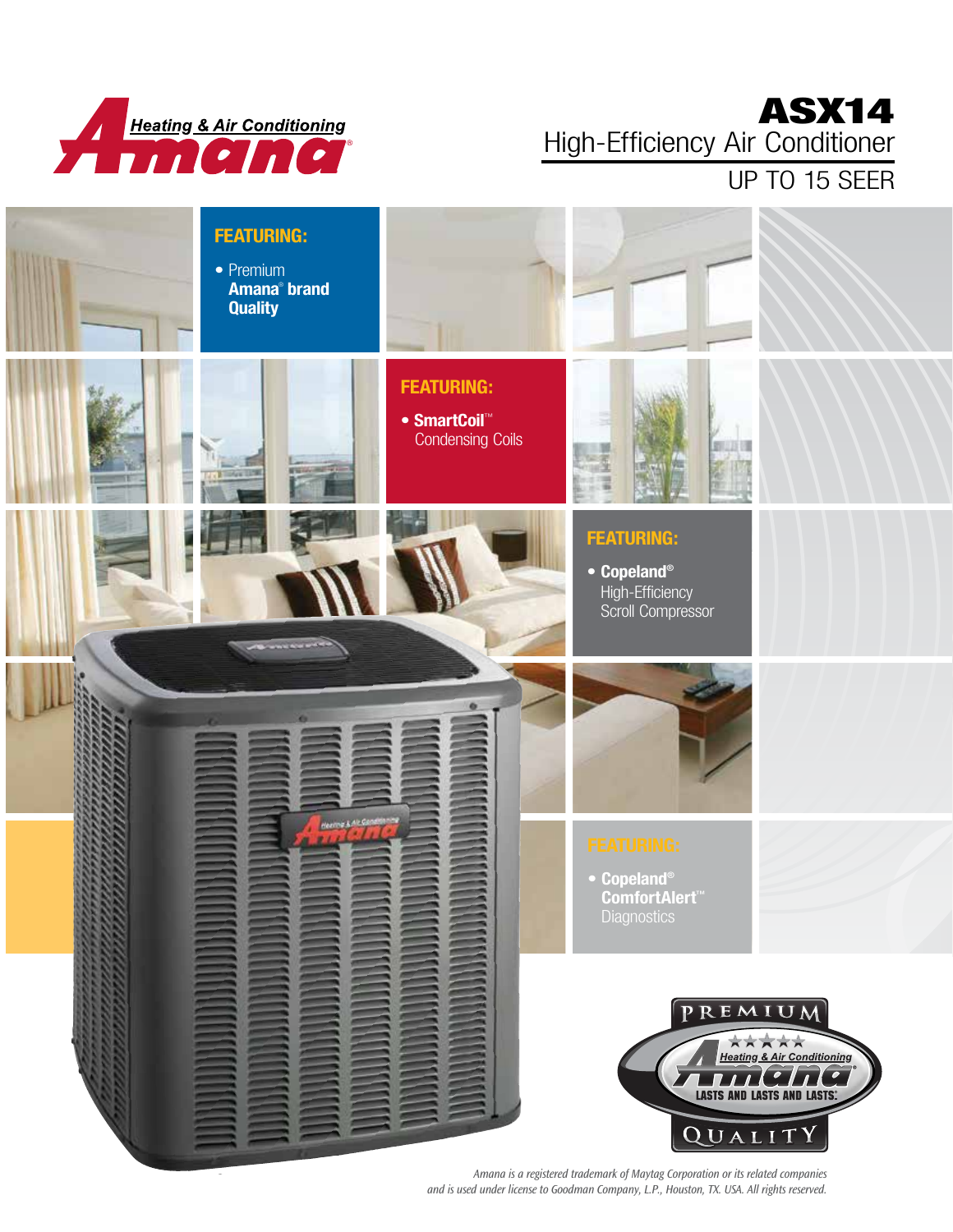

#### Premium Indoor Comfort with Amana® Brand Air Conditioners

*Beat the summer heat and the winter cold with a premium Amana® brand ASX14 R-410A Air Conditioner — a unit that provides you with high-efficiency, outstanding performance and quiet operation. This air conditioner's reliable operation and outstanding features add up to premium indoor comfort. The Amana brand has a long reputation for providing quality and innovation in home appliances, and our heating and air conditioning products are made with the same level of commitment. You can expect years of dependable service from your Amana brand ASX14 R-410A Air Conditioner. Why suffer through hot, humid days or cold, frigid nights with an inefficient, lower SEER noisy air conditioner when an Amana brand ASX14 unit with chlorine-free R-410A refrigerant can consistently deliver quiet, energy-conserving comfort?*

#### Energy-Saving Efficiency

When properly matched and installed, your Amana brand ASX14 Air Conditioner offers up to 15 SEER energy-efficiency performance. "SEER" stands for Seasonal Energy Efficiency Ratio, a measure used by the U.S. Department of Energy to rate the cooling efficiency of air conditioners and heat pumps. The higher the SEER, the greater the efficiency — and the lower the operating cost. Compared to lower SEER units found in many homes, an Amana brand ASX14 air conditioner provides significant savings on your electric bill.

With Amana brand air conditioners, your comfort and savings start with a high-efficiency Copeland® scroll compressor. This quality component uses the latest compression technology and features overload protection. The efficient design of the scroll compressor is complemented by our durable, high-efficient condensing coil, which is made with corrugated aluminum fins and refrigerationgrade copper tubing.

In many applications, the efficiency of your Amana brand ASX14 Air Conditioner can be enhanced by using it in conjunction with an Amana brand gas furnace, air handler or modular blower that includes a variablespeed blower motor. Talk to your Amana brand dealer about opportunities to increase the efficiency of your new unit.



#### What is R-410A?

Compared to lower SEER, R-22 refrigerant units, our new Amana brand ASX14 Air Conditioner will not only provide you with money-saving cooling performance for many years, but it also features R-410A refrigerant. This refrigerant does not contain chlorine. Introduced in 1995, R-410A refrigerant has helped increase the durability and reliability of air conditioner compressors.

#### Experience Quiet Comfort

You can be assured that your Amana brand Air Conditioner will provide you with quiet operation. To minimize operating sounds, we've acoustically engineered our systems with enhancements that include a compressor soundreduction cover made of high-density foam and a specially designed sound-control top.

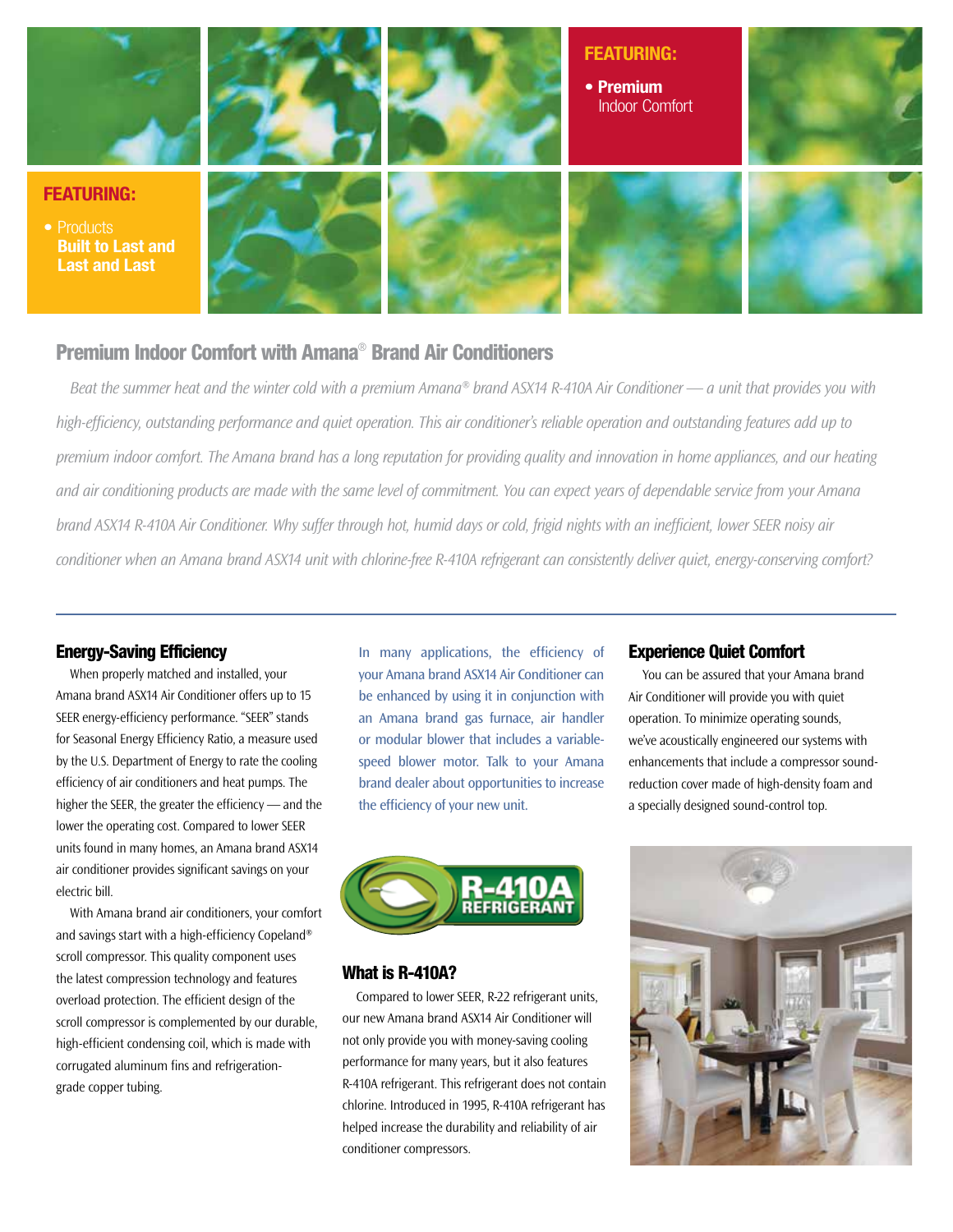#### Commitment to Quality Engineering

Always in pursuit of the highest performance and efficiency, our engineers are constantly evaluating the latest technology and applying it to every Amana brand air conditioner. This commitment to constant improvement ensures that our units continue to meet or surpass industry standards. The Amana brand line of air conditioners is designed and built to ensure dependable operation with continuous, troublefree cooling comfort.

But best of all, the operation of your air conditioner can be monitored and reviewed by your contractor with the use of the ComfortAlert™ Diagnostics module that we build into all of our premium Amana brand units. This module monitors data from the unit and accurately detects the cause of systemrelated issues.



For even greater peace of mind, ask your dealer or visit our web site at **www.amana-hac.com**  for more details about Asure,<sup>™</sup> an affordable

Parts and Labor Extended Service Plan for your entire Amana brand HVAC system.†

#### Additional Information

Before purchasing this appliance, read important information about its estimated annual energy consumption, yearly operating cost, or energy efficiency rating that is available from your retailer.

# PREMIUM WARRANTY\* PROTECTION





\*Complete warranty details available from your local dealer or at www.amana-hac.com. To receive the Lifetime Unit Replacement Limited Warranty (good for as long as you own your home) and 10-Year Parts Limited Warranty, online registration must be completed within 60 days of installation. Online registration is not required in California or Quebec. † Extended Service Plans not available in all states. Ask your dealer for full details.

# The Amana® brand ASX14 High-Efficiency Air Conditioner advantages:

- Up to 15 SEER cooling performance
- Chlorine-free R-410A refrigerant
- A high-efficiency Copeland<sup>®</sup> scroll compressor
- Lifetime Unit Replacement Limited Warranty\* for as long as you own your home
- 10-Year Parts Limited Warranty\*
- Copeland® ComfortAlert™ diagnostics
- 5mm condenser coils
- Quiet operation ensured by: - A high-density foam compressor sound cover
	- A single-speed condenser fan motor
	- A wire fan discharge grille
- A factory-installed filter drier, for longer system life
- A louvered cabinet made of heavy-gauge galvanized steel that protects the coil, while its appliance-quality, post-paint finish resists the effects of weather and time